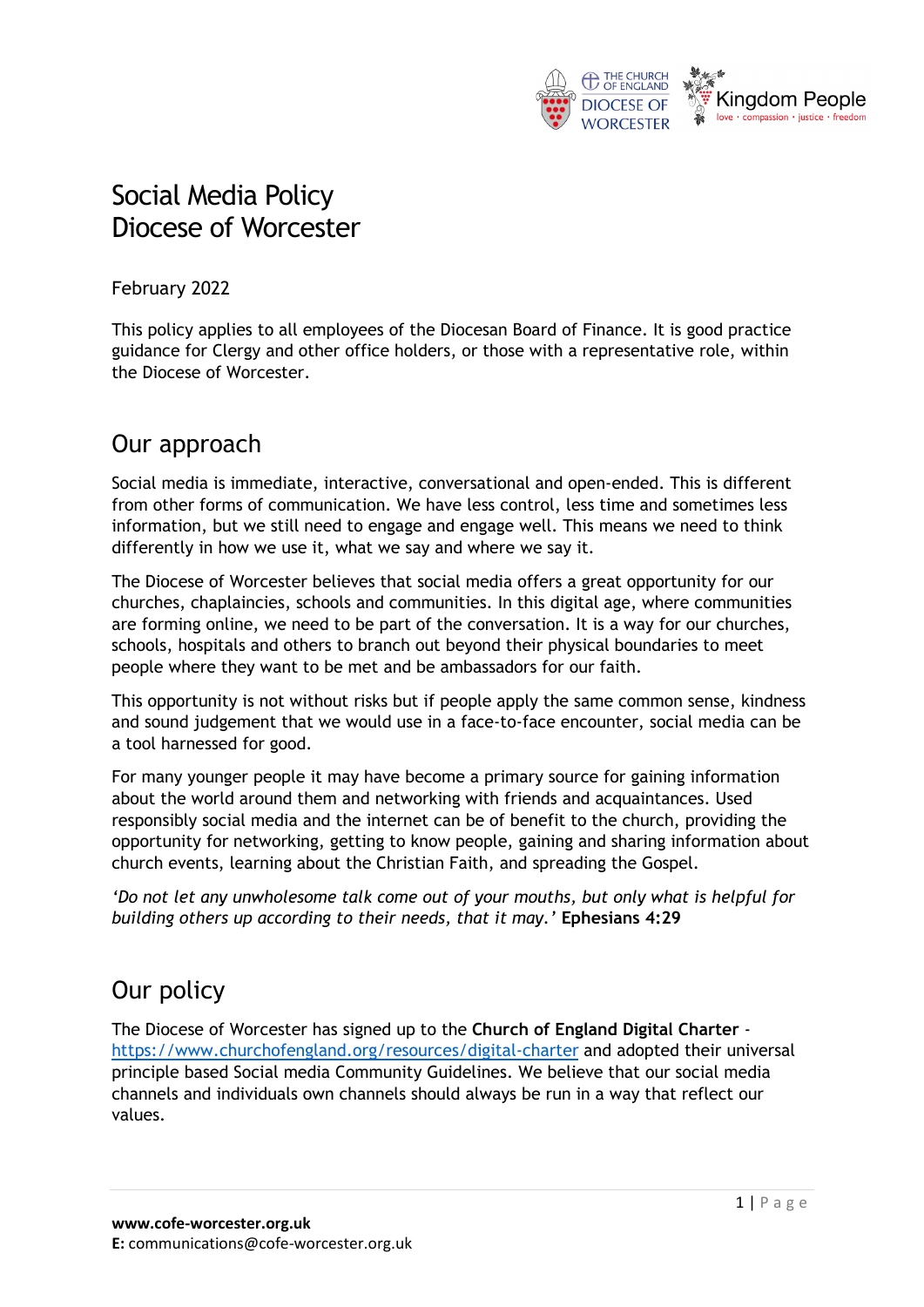

As Christians, the same principles that guide our offline conversations should apply to those that take place online. Interacting through social media does not change our understanding of confidentiality, responsibility and Christian witness. Our actions should be consistent with our work and Christian values and every individual is responsible for the things they do, say or write. Our conversation should be *'seasoned with salt'* (**Colossians 4:6**), and these guidelines aim to help us to do so.

- **Be safe.** The safety of children, young people and vulnerable adults must be maintained and is of paramount importance. If you have any concerns, ask our [diocesan safeguarding adviser.](https://www.cofe-worcester.org.uk/safeguarding/contact-the-team/)
- **Protect yourself.** Never share personal details like a home address and phone numbers, except with someone you know and trust. If you decide to do so use a private message. Be aware an address can be disclosed in many ways for example via photos or a GPS position, as well as in written form and once given can be shared by the recipient.
- **Protect information**: respect confidentiality, copyright, data protection and legal frameworks.
	- $\circ$  The existence of social media does not change the Church's understanding of confidentiality however breaking confidentiality over social media can see information spread with alarming speed.
	- $\circ$  Do not share sensitive information to which you might be a privileged party this would include confidential details provided during Bishop's Council; Diocesan Synod, information shared under Chatham House Rules etc.
- **Be respectful.** Do not post or share content that is sexually explicit, inflammatory, hateful, abusive, threatening or otherwise disrespectful.
- **Be kind.** Treat others how you would wish to be treated and assume the best in people. If you have a criticism or critique to make, consider not just whether you would say it in person, but the tone you would use. Proverbs 12:25
- **Disagree well.** Some conversations can be places of robust disagreement and it's important we apply our values in the way we express them. Disagreement is not a bad thing but disagreeing well – respecting other opinions and being kind - can make a massive difference in how we engage with others.
- **Be honest.** Don't mislead people about who you are and identify yourself, especially if you are commenting on topics that your identity may change how your comment could be perceived.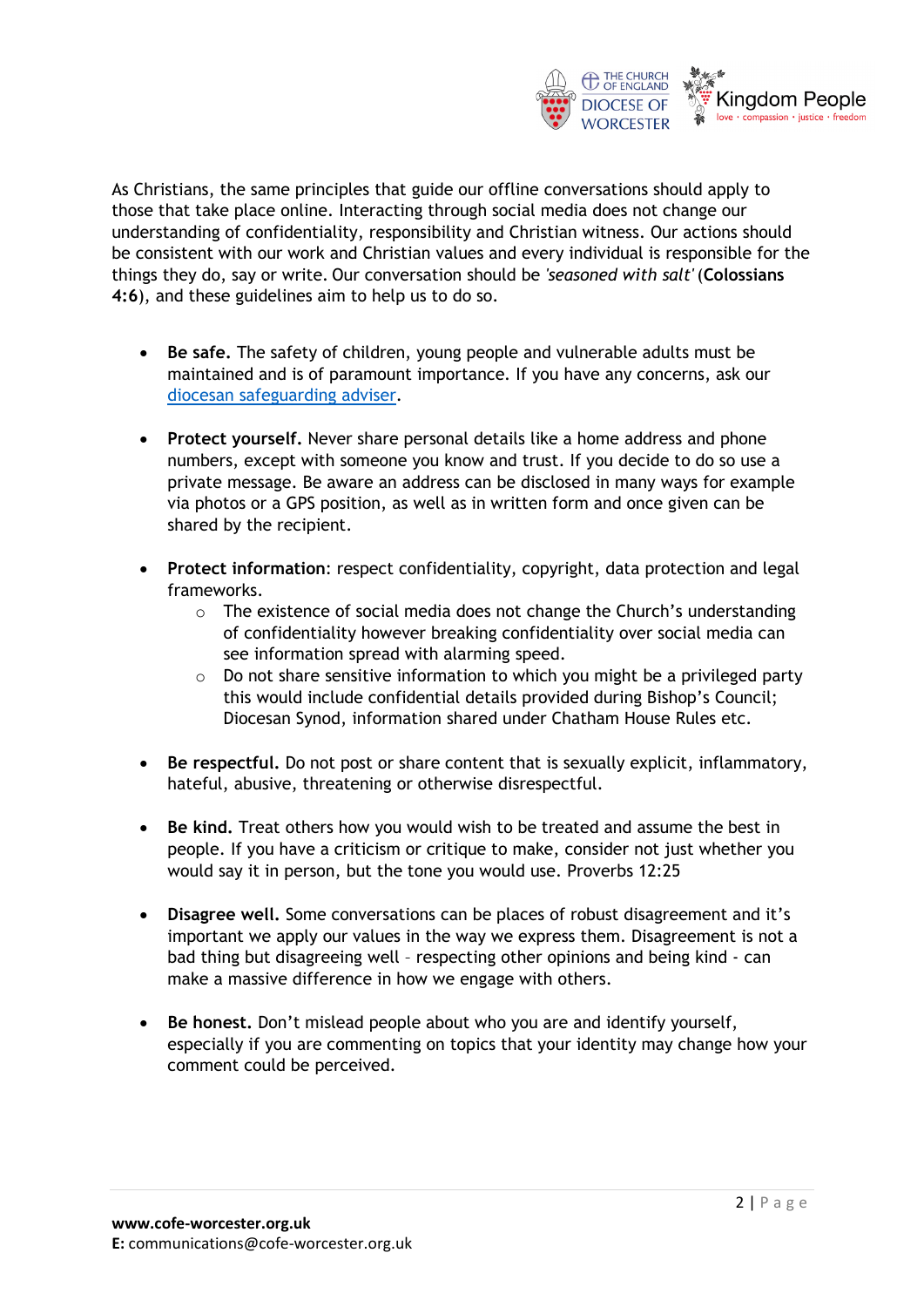

- **Take responsibility.** You are accountable for the things you do, say and write.
	- o Be aware that what you say may attract media interest in you as an individual, especially if perceived that you are acting in an official capacity (even if it's your personal view). If you have any doubts, ask for advice from the Communications Team.
	- $\circ$  Text and images shared can be public and permanent, even with privacy settings in place.
	- o If you're not sure, don't post it and seek guidance.
- **Be a good ambassador.** Personal and professional life can easily become blurred online. As an ambassador for Christ and the Church make sure you disclose your position as a member or officer of the Church, making it clear when speaking personally. Let **Galatians 5:22-**26 guide your behaviour.
- **Credit others.** Acknowledge the work of others. At times we don't need to reinvent the wheel, but we must acknowledge where the ideas came from. Respect copyright and always credit where it is due. Be careful not to release sensitive or confidential information and always question the source of any content you are considering amplifying.
- **Uploading photographs and videos.**
	- $\circ$  Photographs and video should never be taken during church services and events without the permission of the clergy.
	- o Photographs and video should never be uploaded without the permission of the individuals involved, ideally written permission from a child's parent or guardian.
	- $\circ$  Photographs and video should never be uploaded which could misrepresent, embarrass, or compromise the individuals involved.
- **Before posting always think:**
	- o Is this my story to share?
	- o Could this be 'Fake News'?
	- o Would I want this on the front page of a newspaper?
- **Follow the rules.** Abide by the terms and conditions of the various social media platforms themselves. If you see a comment that you believe breaks their policies, then please report it to the respective company.
- **Enjoy it.** It's often easy to focus on the challenges rather than the opportunities of social media but by following these safe guidelines you can enjoy engaging with many different people across the globe, of all faiths and none, and on all topics.